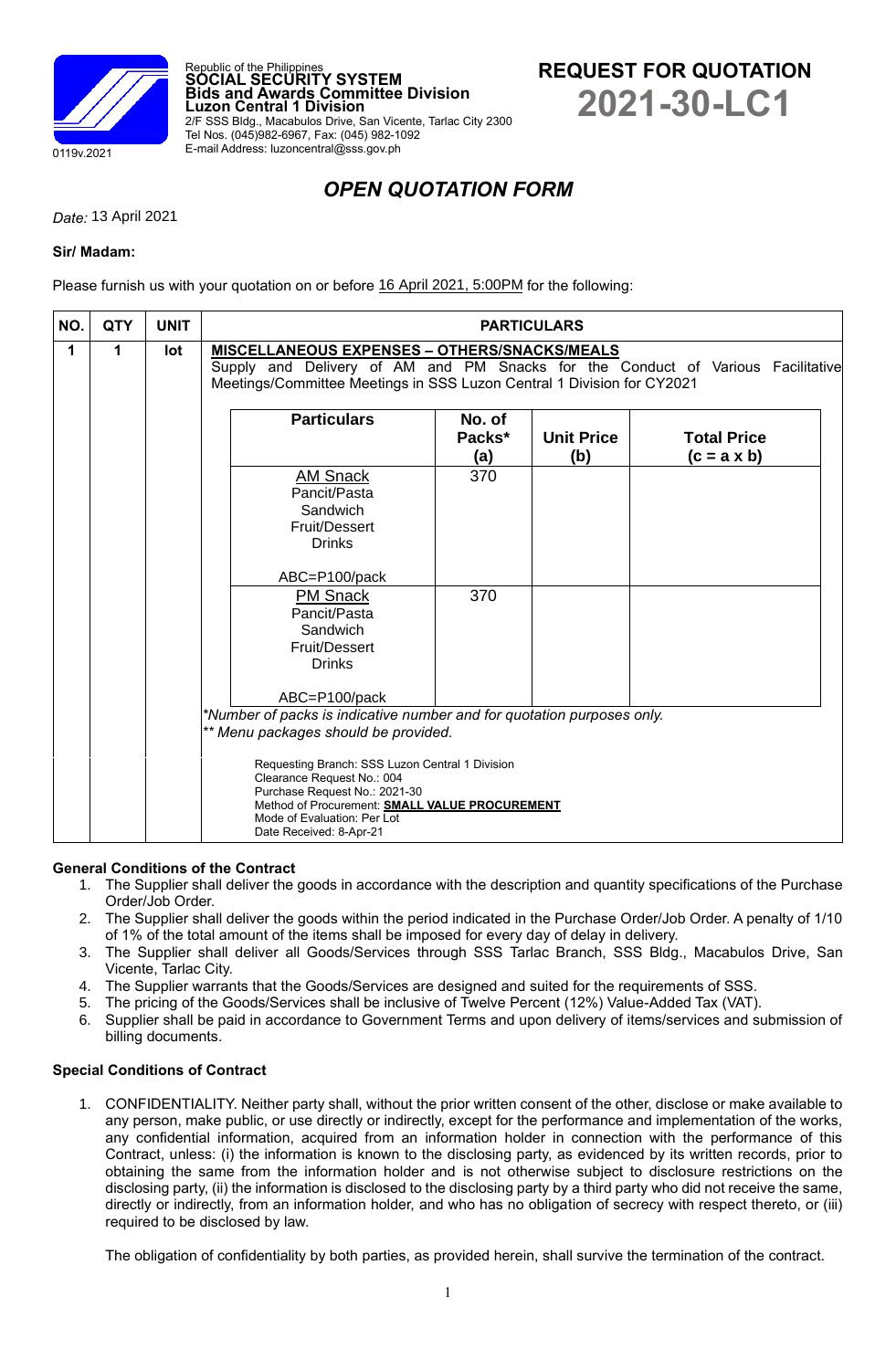- 2. MERGER AND CONSOLIDATION. In case of merger, consolidation or change of ownership of the Winning Bidder with other company, it is the responsibility of the surviving company/consolidated company/acquiring entity to inform SSS of the change in corporate structure/ownership. Failure to do so shall translate in such company assuming all liabilities of the acquired/merged company under the contract.
- 3. FORCE MAJEURE. Neither party shall be liable for any delay or failure to perform its obligations pursuant to the Contract if such delay is due to force majeure.

Force Majeure shall mean events beyond the control of and affecting either party which cannot be foreseen or if foreseeable cannot be either prevented nor avoided despite the exercise of due diligence.

4. NON-ASSIGNMENT. Neither party may assign the Contract in whole or in part without the consent of the other party.

The Winning Bidder shall not subcontract in whole or in part the project and deliverables subject of the Contract without the written consent of SSS.

- 5. WAIVER. Failure by either party to insist upon the other strict performance of any of the terms and conditions hereof shall not be deemed a relinquishment or waiver of any subsequent breach or default of the terms and conditions hereof, which can only be deemed made if expressed in writing and signed by its duly authorized representative. No such waiver shall be construed as modification of any of the provisions of the Agreement or as a waiver of any past or future default or breach hereof, except as expressly stated in such waiver.
- 6. CUMULATIVE REMEDIES. Any and all remedies granted to the parties under the applicable laws and the Contract shall be deemed cumulative and may therefore, at the sole option and discretion, be availed of by the aggrieved party simultaneously, successively, or independently.
- 7. NO EMPLOYER-EMPLOYEE RELATIONSHIP. It is expressly and manifestly understood and agreed upon that the employees of Winning Bidder assigned to perform the project are not employees of SSS. Neither is there an employer-employee relationship between SSS and Winning Bidder.

The Contract does not create an employer-employee relationship between SSS and the Winning Bidder including its personnel; that the services rendered by the personnel assigned by Winning Bidder to SSS in the performance of its obligation under the contract do not represent government service and will not be credited as such; that its personnel assigned to SSS are not entitled to benefits enjoyed by SSS' officials and employees such as Personal Economic Relief Allowance (PERA), Representation and Transportation Allowance (RATA), ACA, etc.; that these personnel are not related within the third degree of consanguinity or affinity to the contracting officer and appointing authority of SSS; that they have not been previously dismissed from the government service by reason of an administrative case; that they have not reached the compulsory retirement age of sixty-five (65); and that they possess the education, experience and skills required to perform the job. The Winning Bidder hereby acknowledges that no authority has been given by SSS to hire any person as an employee of the latter. Any instruction given by SSS or any of its personnel to Winning Bidder's employees are to be construed merely as a measure taken by the former to ensure and enhance the quality of project performed hereunder. Winning Bidder shall, at all times, exercise supervision and control over its employees in the performance of its obligations under the contract.

- 8. PARTNERSHIP. Nothing in the contract shall constitute a partnership between the parties. No party or its agents or employees shall be deemed to be the agent, employee or representative of any other party.
- 9. COMPLIANCE WITH SS LAW. The Winning Bidder shall report all its employees to SSS for coverage and their contributions, as well as, all amortizations for salary/education/calamity and other SSS loans shall be updated.

Should Winning Bidder fail to comply with its obligations under the provisions of the SS Law and Employees' Compensation Act, SSS shall have the authority to deduct any unpaid SS and EC contributions, salary, educational, emergency and/or calamity loan amortizations, employer's liability for damages, including interests and penalties from Winning Bidder's receivables under this Agreement.

Further, prescription does not run against SSS for its failure to demand SS contributions or payments from Winning Bidder. Moreover, Winning Bidder shall forever hold in trust SS contributions or payments of its employees until the same is fully remitted to SSS.

- 10. COMPLIANCE WITH LABOR LAWS. The Winning Bidder, as employer of the personnel assigned to undertake the project, shall comply with all its obligations under existing laws and their implementing rules and regulations on the payment of minimum wage, overtime pay, and other labor-related benefits as well as remittances or payment of the appropriate amount or contributions/payment (SSS, EC, Pag-IBIG, PhilHealth and taxes) with concerned government agencies/offices. It is agreed further that prior to the release of any payment by SSS to Winning Bidder, its President, or its duly authorized representative, shall submit a sworn statement that all moneys due to all its employees assigned to the project as well as benefits by law and other related labor legislation have been paid by Winning Bidder and that he/she assumed full responsibility thereof.
- 11. COMPLIANCE WITH TAX LAWS. The Winning Bidder shall, in compliance with tax laws, pay the applicable taxes in full and on time and shall regularly present to SSS within the duration of the Contract, tax clearance from the Bureau of Internal Revenue (BIR) as well as copy of its income and business tax returns duly stamped by the BIR and duly validated with the tax payments made thereon. Failure by Winning Bidder to comply with the foregoing shall entitle SSS to suspend payment of the Contract Price.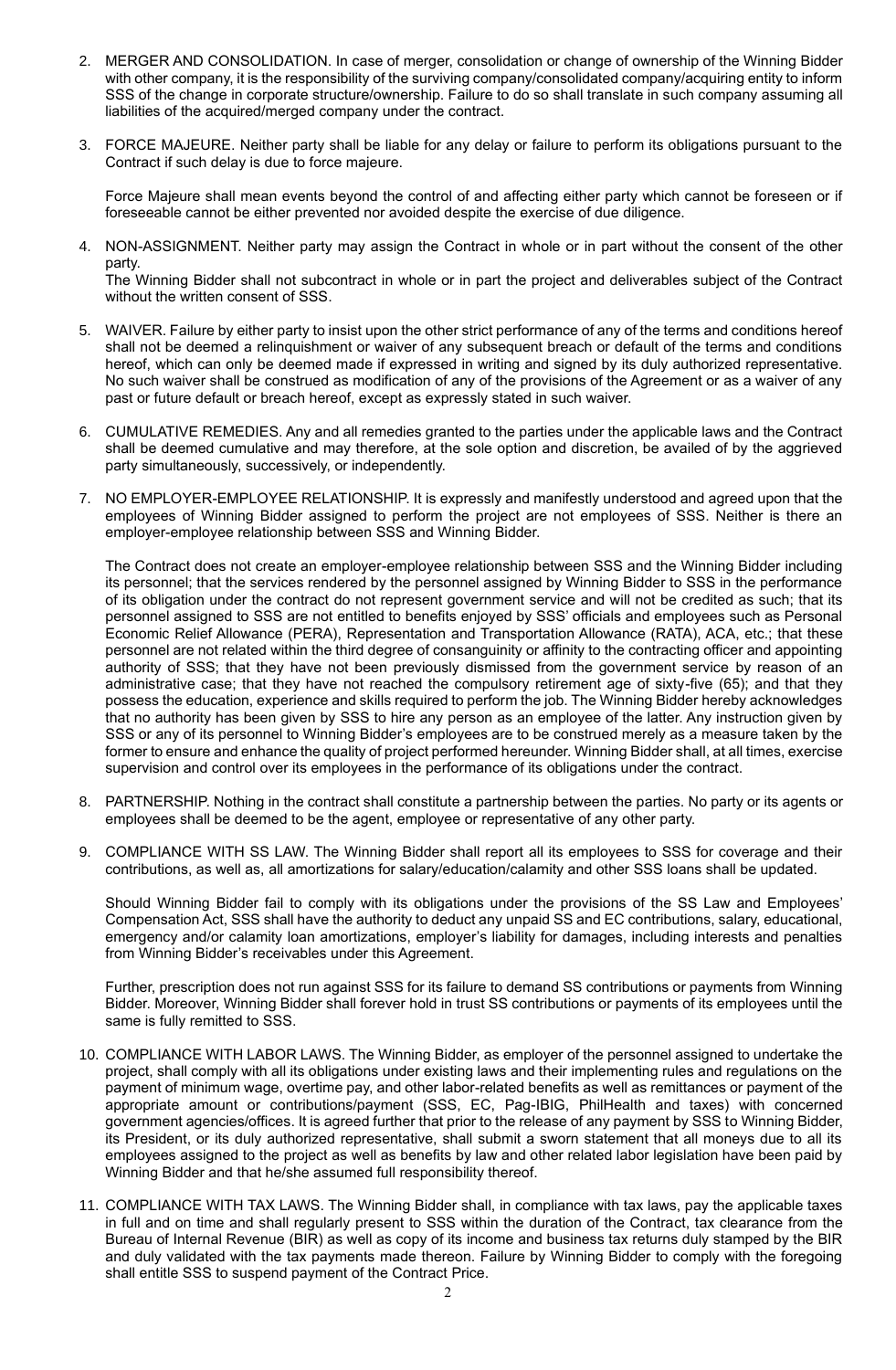- 12. SETTLEMENT OF DISPUTES. All actions and controversies that may arise from the Contract involving but not limited to demands for specific performance of the obligations as specified herein and/or in the interpretation of any provisions or clauses contained herein, shall, in the first instance, be settled within thirty (30) calendar days through amicable means, such as, but not limited to mutual discussion. Should the dispute remain unresolved by the end of the aforementioned period, the dispute shall be settled in accordance with applicable provisions of Republic Act No. 9285, otherwise known as the Alternative Dispute Resolution Act of 2004.
- 13. GOVERNING LAW. The contract shall be governed by and interpreted according to the laws of the Republic of the Philippines.
- 14. AMENDMENTS. The contract may be amended only in writing and executed by the parties or their duly authorized representatives.
- 15. SEPARABILITY. If any one or more of the provisions contained in the contract or any document executed in connection herewith shall be invalid, illegal or unenforceable in any respect under any applicable law, then: the validity, legality and enforceability of the remaining provisions contained herein or therein shall not in any way be affected or impaired and shall remain in full force and effect; and (ii) the invalid, illegal or unenforceable provision shall be replaced by the parties immediately with a term or provision that is valid, legal and enforceable and that comes closest to expressing the intention of such invalid illegal or unenforceable term of provision.
- 16. VENUE OF ACTION. Any suit or proceeding arising out of relating to the contract shall be instituted in the appropriate court in Quezon City, parties hereto waiving any other venue.
- 17. BINDING EFFECT. The contract shall be binding upon the parties hereto, their assignee/s and successor/s-ininterest.
- 18. NON-PUBLICITY. No press release in oral, written or electronic form shall be issued covering this transaction without prior written approval of SSS. Inclusion in any reference lit shall also be undertaken only upon prior written approval of SSS.

| <b>Approved Budget Contract:</b> | Php75,000.00                                                                  |  |  |  |  |
|----------------------------------|-------------------------------------------------------------------------------|--|--|--|--|
| <b>Delivery Terms:</b>           | 1 Calendar Day from receipt of approved Purchase Order                        |  |  |  |  |
| <b>Payment Terms:</b>            | Supplier shall be paid in accordance to Government Terms and upon delivery of |  |  |  |  |
|                                  | items/services and submission of billing documents                            |  |  |  |  |
| <b>Price validity:</b>           | Three (3) months.                                                             |  |  |  |  |
| Area of Delivery:                | SSS Bldg., Macabulos Drive, San Vicente, Tarlac City                          |  |  |  |  |
|                                  |                                                                               |  |  |  |  |

NOTE/S:

- **1.) For canvass with an ABC of P100,000.00 and above,** the winning bidder is required to post a Performance/Warranty Security within Three (3) Calendar Days from receipt of Notice of Award equivalent to 5% Cash (Goods and Consulting Services) & 10% Cash (Infrastructure), Cashier's / Manager's Check, Bank Guarantee/Draft or 30% Surety Bond callable upon demand, of the contract price.
- 
- **2.)** The supplier is required to indicate his **PhilGEPS Registration Number** on the request for quotation form.<br>**3.)** The SSS shall withhold the applicable taxes from the amount payable in accordance with the BIR regulat **3.)** The SSS shall withhold the applicable taxes from the amount payable in accordance with the BIR regulations.
- **4.)** Alternative offer is not allowed.
- **5.)** Award shall be on a "PER LOT" basis.
- **6.)** Price quotation should be made with extra care taking into account the specification, unit and quantity to avoid errors. The offeror binds himself to this quotation's TERMS & CONDITIONS.
- **7.) This canvass shall only determine the supplier who has the lowest bid for the amount of the Purchase Order (PO) and the check/fund transfer payable to the winning bidder shall be based on actual cost and up to the extent of the approved budget only.**
- **8.)** For further inquiries, kindly call Ms. Charmaine Cruz of SSS Luzon Central 1 Division at (045) 982-6967 or at email address [luzoncentral@sss.gov.ph](mailto:luzoncentral@sss.gov.ph)

*This is to certify that the price offer conforms to the specification of the project and that the above terms and conditions are understood and complied.*

| <b>Owner/Company Representative</b> |  |
|-------------------------------------|--|
| (Signature over Printed Name)       |  |

**Please indicate below your Business Name, Address and Telephone Number and Date Received.**

| Your Business SSS No.:     |
|----------------------------|
| PhilGEPS Registration No.: |
| TIN:                       |
| Date Received:             |

Very truly yours,

**PRIMITIVO D. VERANIA, JR.** Division BAC Chairperson, Luzon Central 1

Canvassed by:

**Contact detail of Canvasser:**

Signature over printed name

(Address & Telephone No.)

 $\mathcal{L}_\text{max}$  , and the contract of the contract of the contract of the contract of the contract of the contract of the contract of the contract of the contract of the contract of the contract of the contract of the contr (Business Name)

3

Telephone Number: (045) 982-6967 Email Address: luzoncentral@sss.gov.ph